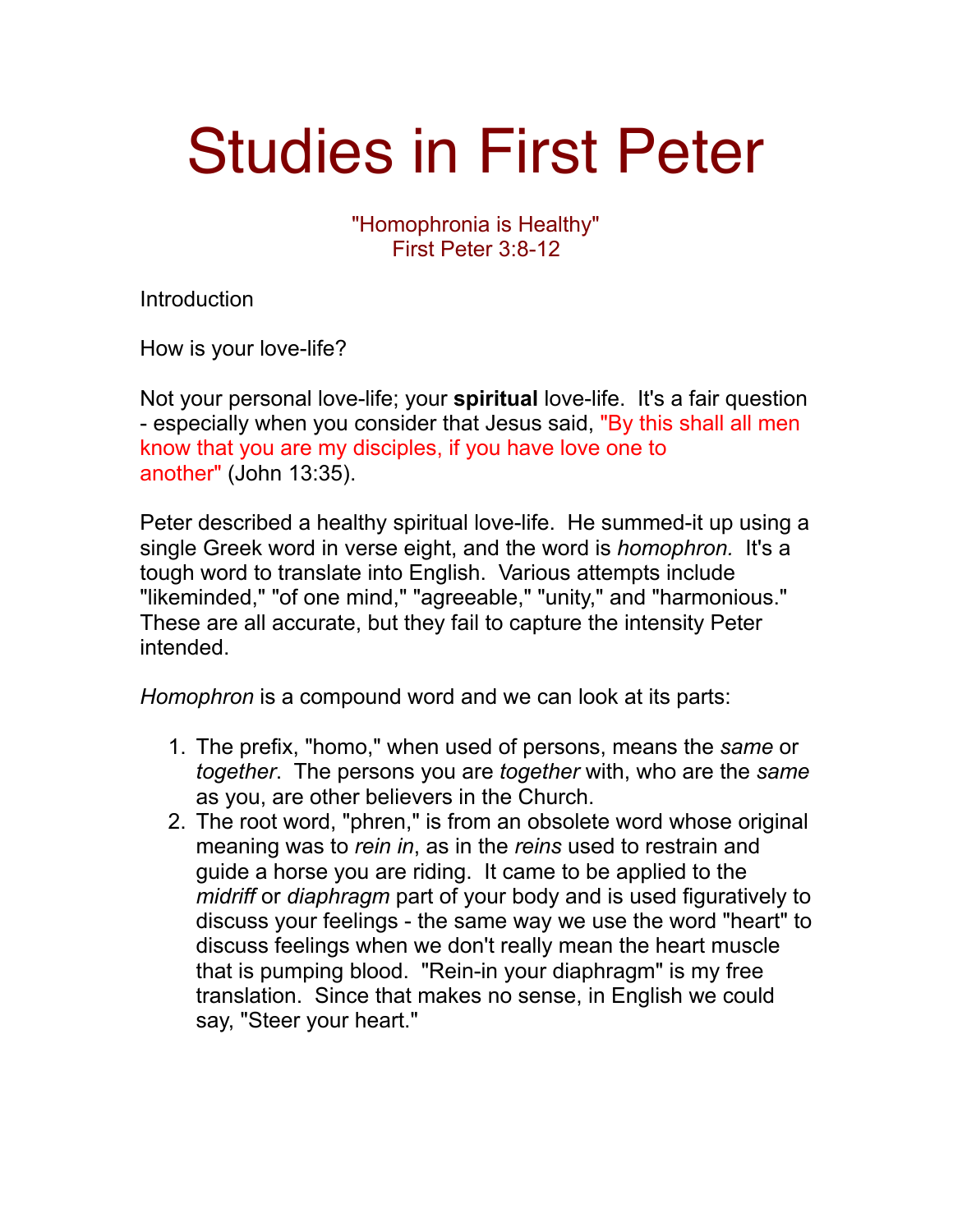Putting these back together, you have a word describing your intense spiritual feelings towards other believers. You are to steer your heart in the ways Peter lists for you.

I dare you to tell your unsaved friends and family you are *homophronic!* But you are… Or you should be if you want to enjoy spiritual health. We'll organize our thoughts around two points: #1 Homophronia Will Improve Your Love-life, and #2 Homophronia Will Prove Your Love For Life.

#1 Homophronia Will Improve Your Love-life (v8-9)

We're looking at just these five verses because they conclude a section of this letter that began in Chapter two. Peter has been discussing your submission as a Christian in all the major relationships of your life. He began discussing your submission in society; then as a spouse; and now in a spiritual sense, within the Church. In verse thirteen he will begin a new subject: Your suffering persecution for the sake of Jesus. Before we get there, we want to enjoy what he said about love-life in the Church - which ought to serve to strengthen us for our troubles and trials in the world.

1 Peter 3:8 Finally, all *of you be* of one mind, having compassion for one another; love as brothers, *be* tenderhearted, *be* courteous;

"Finally" means *to sum up*. He wasn't anywhere close to being done with his letter; he was summing-up and finishing his current line of thought.

He encouraged them "all" to be *homophronic*. It's a hard word to define, so Peter put it in a context and defined it for us. The context is "all" of them, meaning their fellowship together in the Church. The definition is the traits which he listed in verses eight and nine. Taken together they describe a healthy spiritual love-life among Christians.

Before we look at each trait, I want to note that the particular words Peter used for these traits, with one exception, occur only here in all the New Testament. (The one exception: The word he used for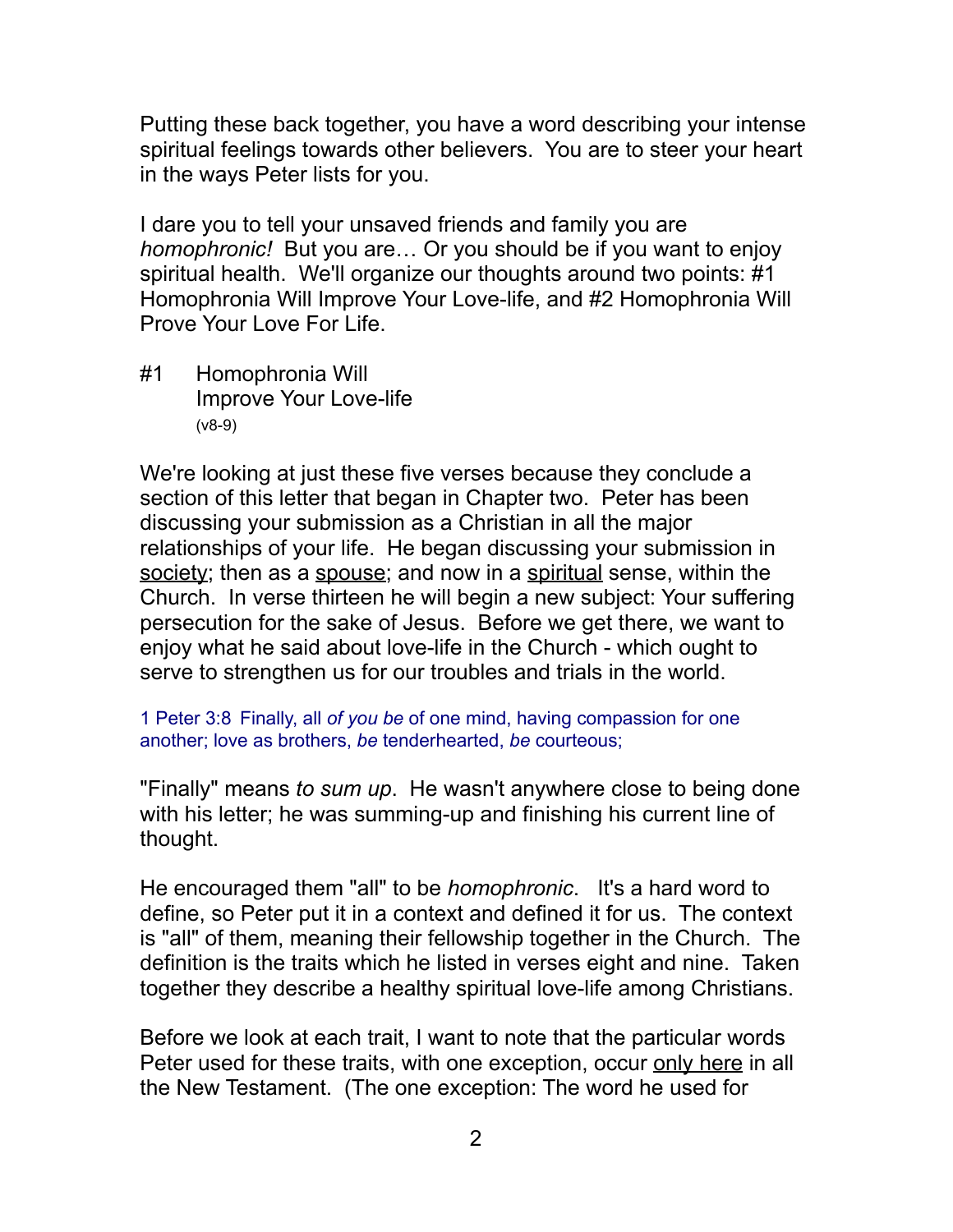"compassionate" occurs one other time, in Ephesians 4:32). It seems as though Peter was coining his own Christian vocabulary of terms to describe your love-life. He must want us to take careful note, to stop and consider these words in a deeper, richer, fuller way than their bare dictionary definition.

The first word is "compassion." You'll have a healthy spiritual love-life if you first of all "[have] **compassion** for one another…" in the Church. As one commentator said, "there is no adequate English word" to properly define biblical compassion. The best way to define it is to use Scripture:

- 1. Christian compassion is seen in Romans 12:15, which reads, "rejoice with those who rejoice, and weep with those who weep."
- 2. A similar but stronger sentiment is found in First Corinthians 12:26, which reads, "and if one member suffers, all the members suffer with it; or if one member is honored, all the members rejoice with it." This passage in First Corinthians compares the Church body to your own physical body. If one part of your body is hurting, your whole body feels it and makes the appropriate adjustments. Likewise if you are honored for something, say an athletic achievement, it's because your whole body was involved - not just the particular muscles and nerves needed to compete.

Christian compassion is feeling together with other believers **exactly what they are going through as if you were going through it!**

Your first thought might be that this is not possible without experiencing similar things. While experience is certainly important, it must be possible for you to be compassionate without experience.

Thoughtfulness is the true key to compassion, not experience. In fact, experience can work against you: Your particular experience could be very different than someone else's even though the circumstances are similar.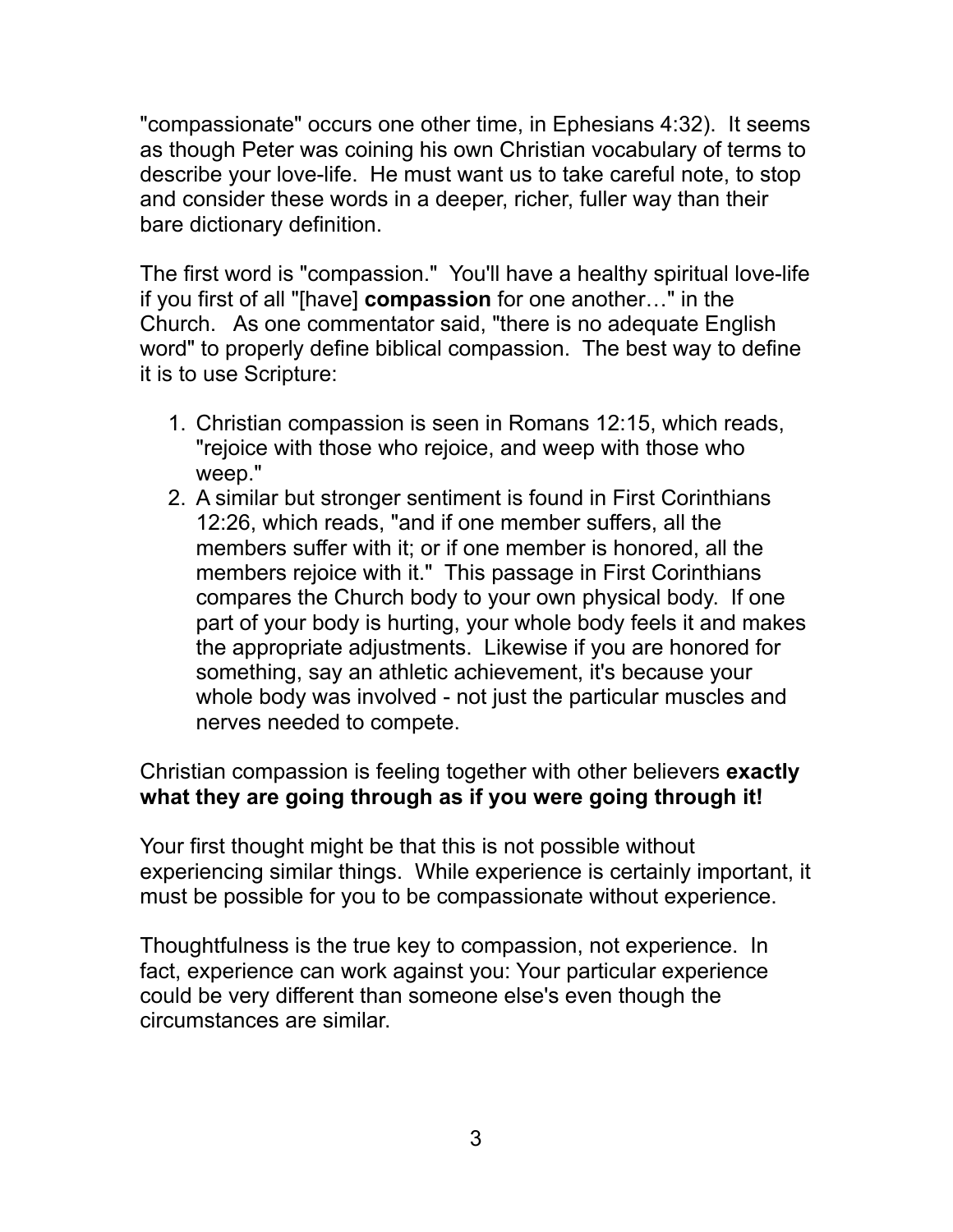You can *be* or *become* thoughtful. Thoughtfulness is a discipline. It is a steering of your heart in order to identify with your brother or sister.

Peter's next word is "brotherly." You'll have a healthy spiritual lovelife if you "**love as brothers**…" The NASB translates this, be "brotherly." It is a unique form of the Greek word *philadelphia*, which (as you know) means *brotherly love*. Our English equivalent would be the word *fraternal*. The Church is your fraternity!

- 1. A fraternity is a body of people who associate together for a common purpose. In our case, it is to exalt Jesus Christ.
- 2. Fraternity implies showing others who are not part of the group that we stick together and care for one another.

All believers are brothers and sisters by virtue of being born into God's family. But we don't always have a sense of fraternity - of sticking together and caring for one another in ways that show the unsaved the wonders of God's love. There should be a camaraderie and care among believers that makes the unsaved jealous and want to be included.

Peter's next word was "**tenderhearted**…" Your Bible may translate this word "compassionate." It goes beyond your feelings of compassion to describe actions based on your feelings. It describes a heart for other believers that doesn't require much prodding in order to motivate you to get involved and help.

Next Peter said, "be **courteous**…" I'm all for common courtesy to return to our society… But Peter meant something different. The word means *friendly of mind*. These are tough words! Biblically speaking, you will be *friendly of mind* toward other Christians when you are humble. You are humble when you compare yourself to Jesus rather than other believers. You see He is at work still in your life and conclude He is also working in their lives. Seeing them as a work in progress encourages you to be helpful rather than harsh.

All this sounds great! It depicts believers dwelling together in harmony. But that isn't always the way it is among Christians… So in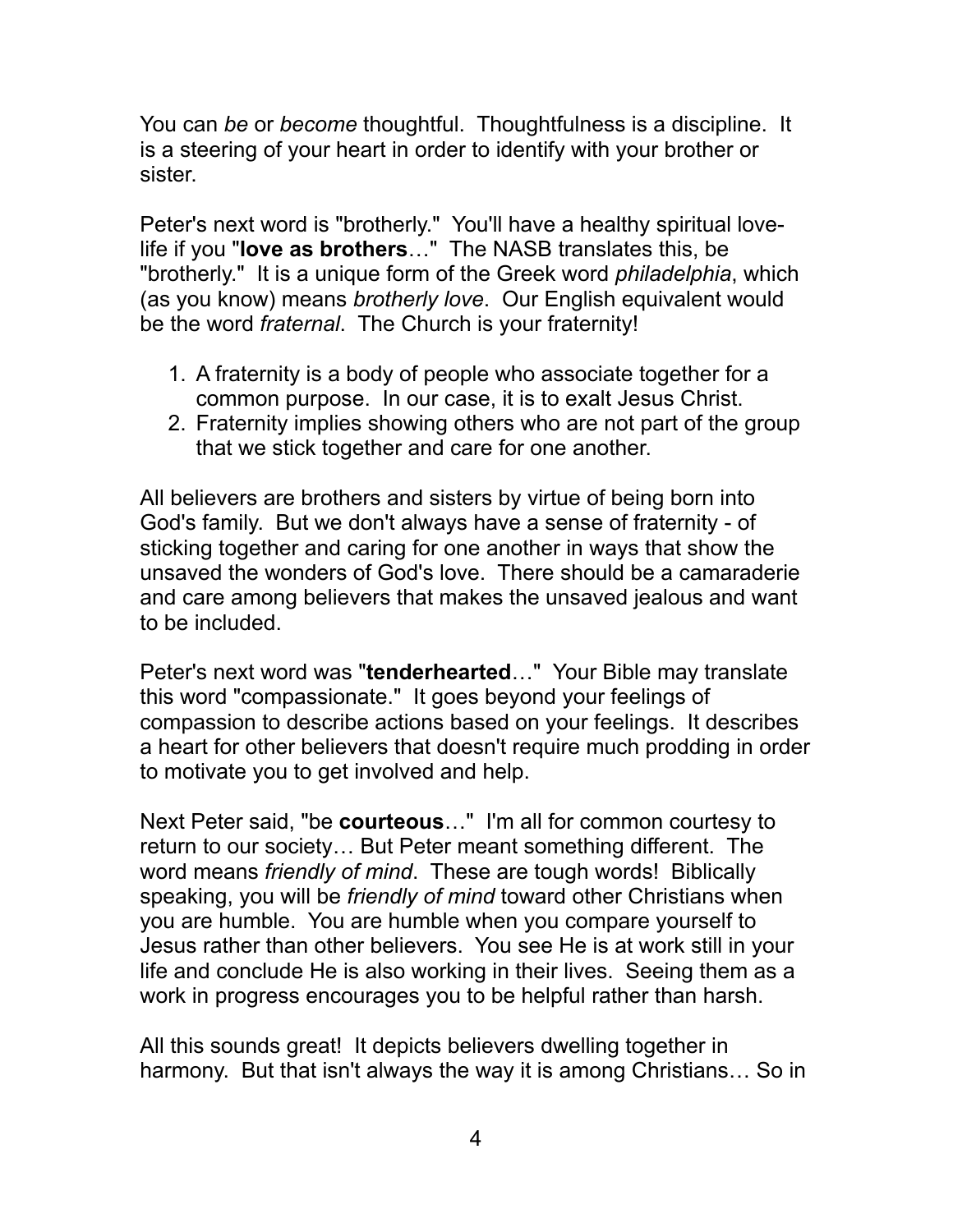verse nine Peter told you how to apply what you just learned when things are rough in the fellowship.

1 Peter 3:9 not returning evil for evil or reviling for reviling, but on the contrary blessing, knowing that you were called to this, that you may inherit a blessing.

The word for "evil" means *injury*; the word for "reviling" has to do with words spoken against you. In the Church, at times, Christians do not always experience a very healthy love-life with one another. You are injured by their slander, gossip, backbiting, reproaches, etc. **You** can still have a healthy love-life by "returning… blessing" to them. "Blessing" is from *eulogy* and means, *to speak well*. Here it means to seek their highest good rather than seeking to destroy or tear down. You were "called to this" reminds you that you have the ability to walk with Jesus even when mistreated and maligned.

You return blessing that you "may inherit a blessing." An inheritance is always a gift, so this must refers to your being given something. The something is "a blessing," the same word *eulogy*. It's not necessarily the people who are reviling you that will speak well of you, or even others in the fellowship. **God will speak well of you!**

If all this sounds a little touchy-feely to you, I'd remind you that Peter was no girley-man. He was a big, burly fisherman. In the Gospel of John you read of an episode in which Peter by himself pulled-in a net full of one hundred fifty-three "great fishes." He was not ashamed to be homophronic; neither should we.

Christians who work on their love-life also have a love for life:

#2 Homophronia Will Prove Your Love For Life (v10-12)

Peter supported his teaching in verses eight and nine with Scripture. He quoted from a portion of Psalm thirty-four.

1 Peter 3:10 For *"He who would love life* a*nd see good days,* l*et him refrain his tongue from evil,* a*nd his lips from speaking deceit.*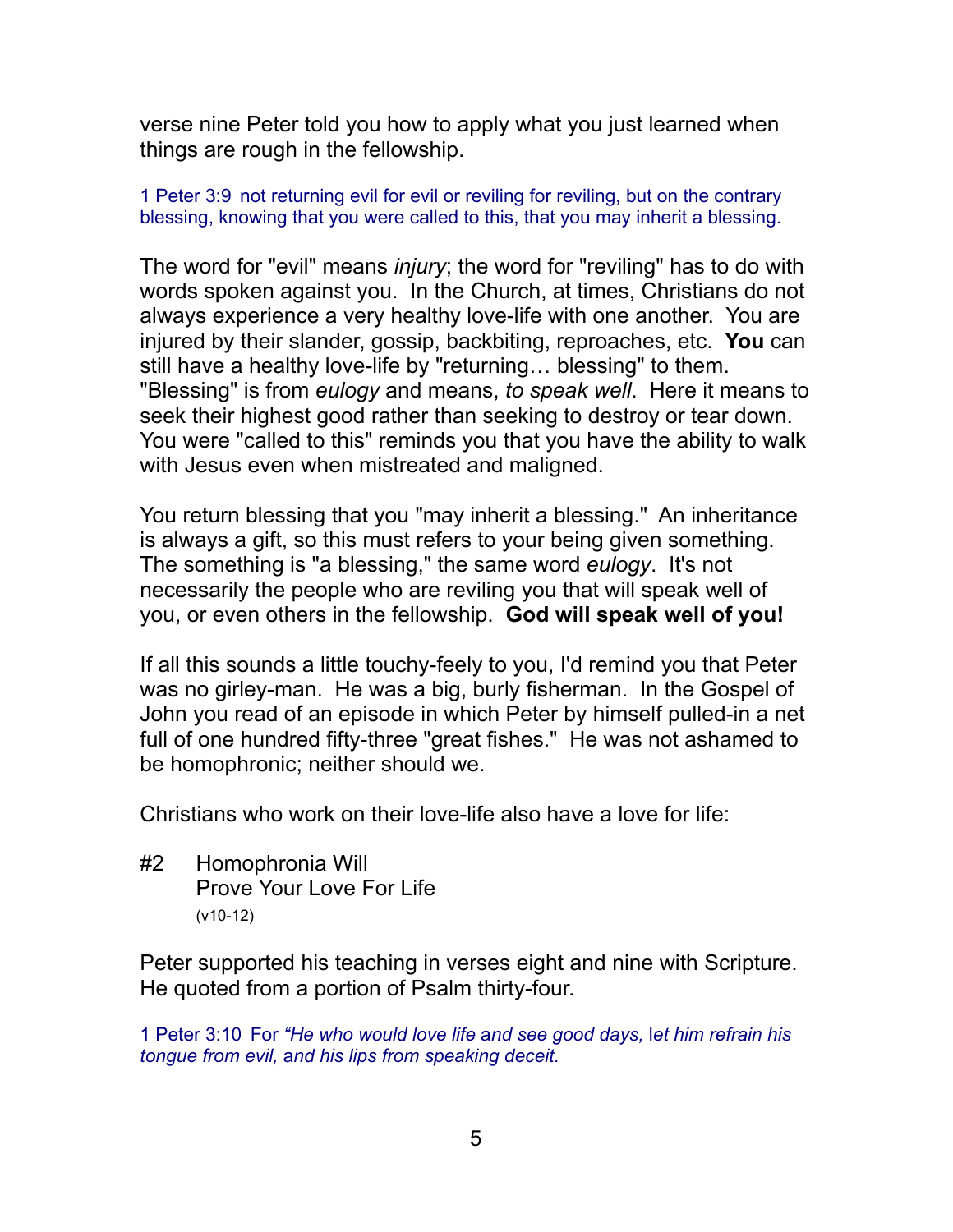"Love life and see good days" refers to the spiritual quality of your daily life. Psalm thirty-four doesn't guarantee life will be trouble-free. Later in the psalm, in verse nineteen, you read, "a righteous man may have many troubles, but the Lord delivers him from them all." Peter will launch into a long discussion about suffering and persecution. Many of his readers would suffer, and some would die… But they could all still "love life and see good days." They could go through their suffering, and their dying, with a spiritual quality of life only available to Christians..

Is there anyone here who would like to "love life and see good days?" Sure, *all of us!* Then we should do the things this psalm suggests. It suggests two things: Learn to *control your tongue* and to *tame your contention*.

First, learn to control your tonque:

1 Peter 3:10 For *"He who would love life* a*nd see good days,* l*et him refrain his tongue from evil,* a*nd his lips from speaking deceit.*

Here is a great quote: "You cannot spit forth poison without feeling some of the venom burning your own flesh." You will never love life until you learn to control your tongue. "Evil" refers to anything that is contrary to what we've learned in verses eight and nine. By your words you can achieve a temporary victory, but inflict lasting hurt, wrecking a relationship and spoiling your own witness for Jesus Christ.

If you want to control your tongue, cultivate the traits we just learned about in verses eight and nine.

Next, learn to tame your contention:

1 Peter 3:11 *Let him turn away from evil and do good; let him seek peace and pursue it.* 

It's hard to maintain your love-life when others in the fraternity are spitting venom at you. You want to react in similar ways… But you should instead tame your contention.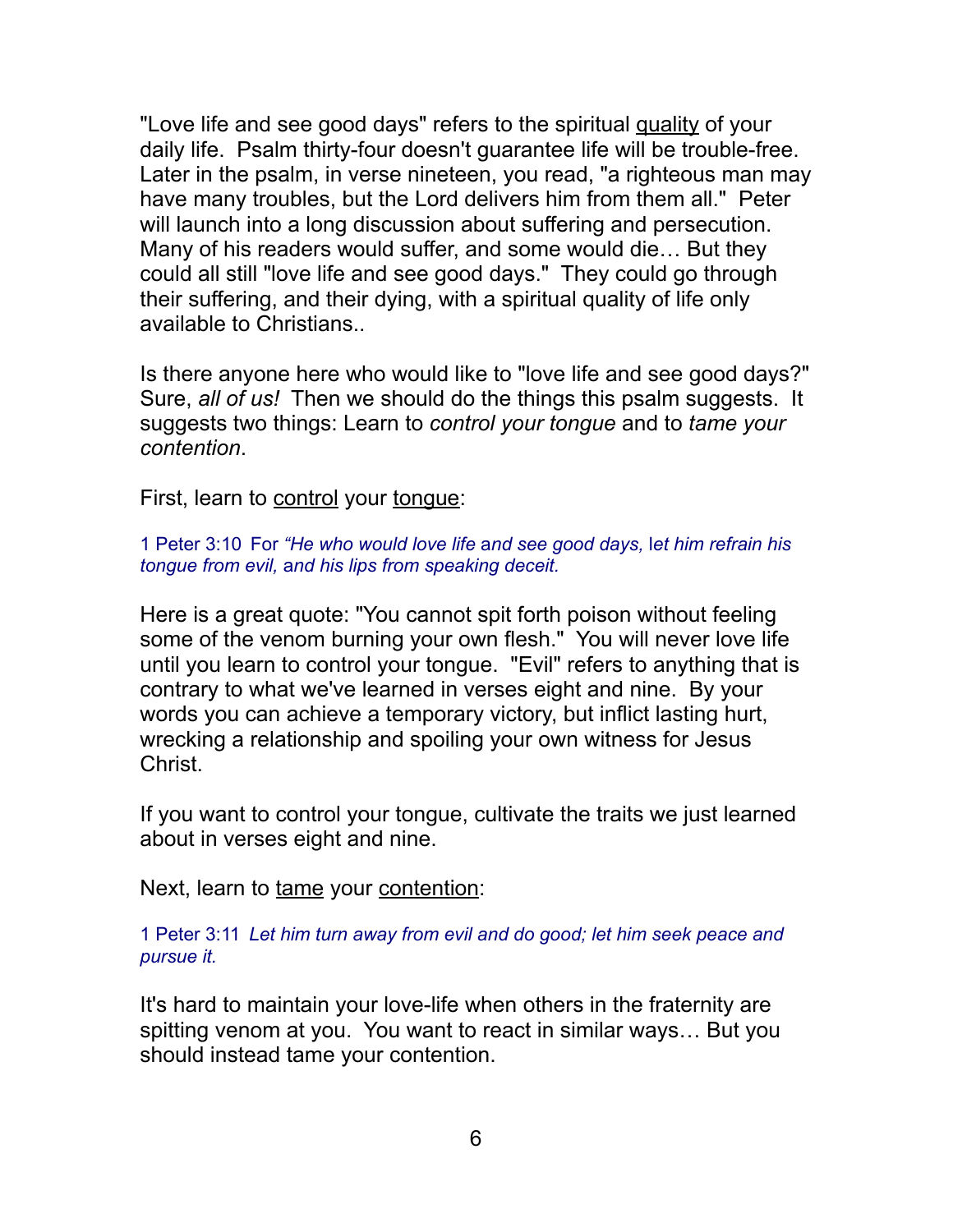"Turn away from evil" means first of all to avoid returning evil for evil. It means to live on higher ground than those who would seek to drag you down to their carnal level. You can do it because the Holy Spirit lives within you to empower you.

"Do good" means to continue moving forward with the Lord. Don't allow the contentions of others to hinder or halt your relationship with the Lord, or your serving Him in the Church.

"Seek peace" means you first seek the peace of God that can rule in your heart no matter your circumstances. Then, as much as is possible, "pursue" peace with those attacking you. It may increase their antagonism, but it will ultimately defeat them to see you bringing forth the fruit of the Spirit in your life.

Simply put, you are to react in an entirely new way to personal attacks. You control your tongue and tame your contentions. It proves you have a new love for life that is motivated by Jesus Christ. You don't have time to be drug down into some pit with your enemies, to wallow in their mire. You're too busy loving the Lord and serving Him by loving His people to get sidetracked.

There is an encouragement for you to love life:

## 1 Peter 3:12 *For the eyes of the LORD are on the righteous, and His ears are open to their prayers; but the face of the LORD is against those who do evil."*

God sees you; His eyes are "on" you in the sense that He is intently gazing upon you. *It isn't to see you mess-up!* He sees what you are going through and must therefore deem it both necessary and beneficial.

His "ears are open to" your "prayers." You sometimes feel as though God is not "open to your prayers" because He doesn't do anything about your situation. Your situation is tailor-made for you so you might receive the spiritual blessings we've been discussing. For example: You can't return blessing for evil and reviling *unless you are treated evilly and reviled!*